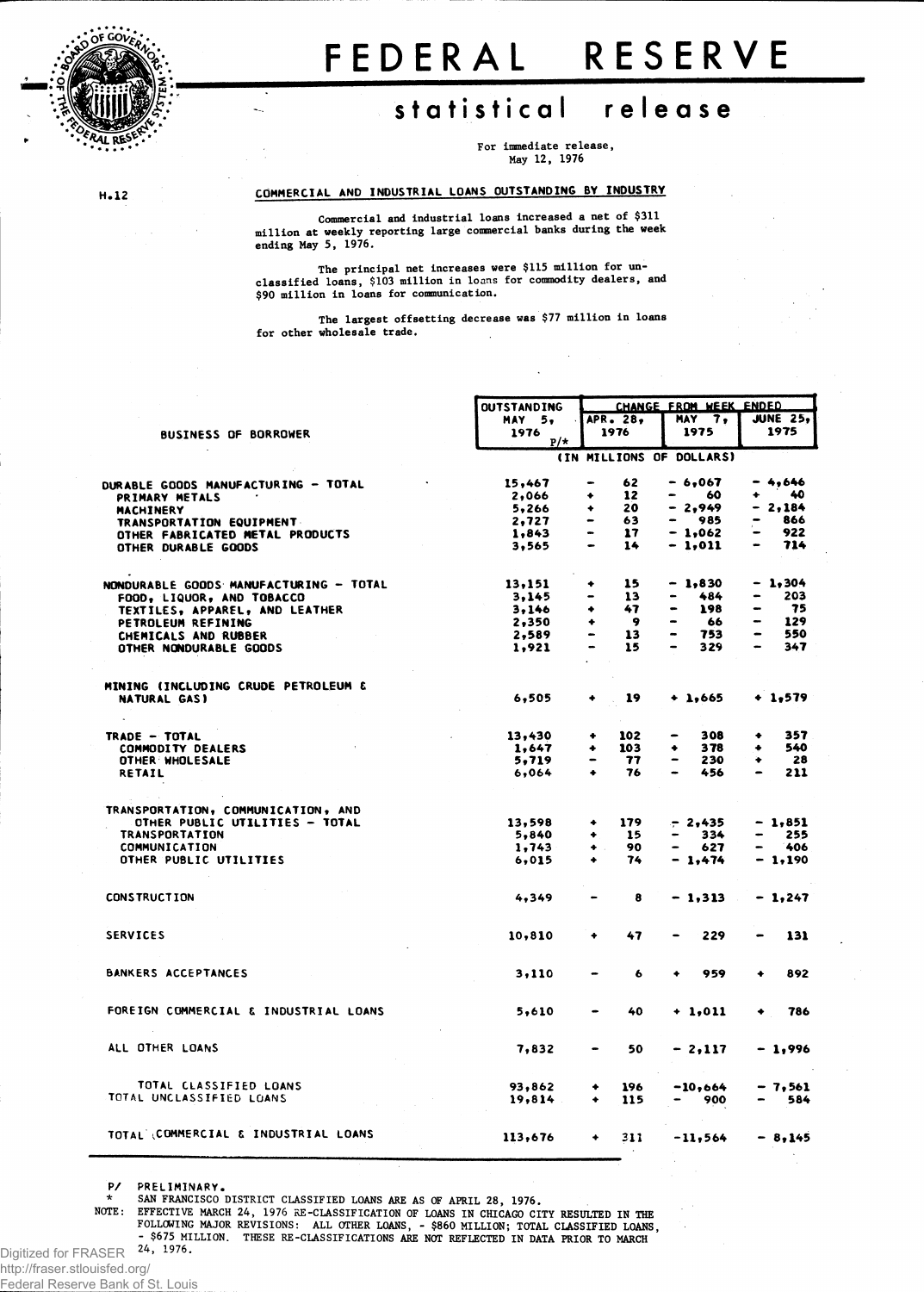## H.12(A) COMMERCIAL AND INDUSTRIAL LOANS OUTSTANDING AT A SAMPLE OF WEEKLY REPORTING LARGE COMMERCIAL BANKS BY INDUSTRY AND FEDERAL RESERVE DISTRICT, WEEK ENDED MAY 5, 1976 (IN MILLIONS OF DOLLARS)

| <b>BUSINESS OF BORROWER</b>                | <b>ALL</b>       | <b>BOSTON</b> | <b>NEW</b>      | PHILA-       | CLEVE-         | RICHMOND ATLANTA CHICAGO |                |                 | ST.          | MINNE-         | <b>KANSAS</b> | <b>DALLAS</b> | SAN $P/*$       |
|--------------------------------------------|------------------|---------------|-----------------|--------------|----------------|--------------------------|----------------|-----------------|--------------|----------------|---------------|---------------|-----------------|
|                                            | DISTRICTS        |               | <b>YORK</b>     | DELPHIA      | LAND           |                          |                |                 | LOUIS        | <b>APPOLIS</b> | <b>CITY</b>   |               | FR ANCISCO      |
|                                            | $P/*$            | 782           | 5,817           | 788          | 1,294          | 396                      | 412            | 3,056           | 250          | 172            | 169           | 369           | 1,962           |
| DUR. GOODS MFG.-TOTAL<br>PRIMARY METALS    | 15,467<br>2,066  | $-67$         | 875             | 57           | 352            | 63                       | 46             | 323             | 64           | 16             | 8             | 47            | 148             |
| MACHINERY                                  | 5,266            | 331           | 1,955           | 263          | 362            | 89                       | 73             | 1,251           | 63           | 62             | 45            | 133           | 639.            |
| TRANSPORTATION EQUIP.                      | 2,727            | 84            | 1,185           | 90           | 192            | 50                       | 98             | 528             | 16           | 4              | 20            | 44            | 416             |
| OTHER FAB. METAL PROD.                     | 1,843            | 112           | 561             | 158          | 170            | 61                       | 71             | 355             | 50           | 31             | 47            | 62            | 165             |
| OTHER DURABLE GOODS                        | 3,565            | 188           | 1,241           | 220          | 218            | 133                      | 124            | 599             | 57           | 59             | 49            | 83            | 594             |
|                                            |                  |               |                 |              |                |                          |                |                 |              |                |               |               |                 |
| NONDUR. GOODS MFG.-TOTAL                   | 13,151           | 649           | 6,262           | 591          | 445            | 541                      | 555            | 1,829           | 245          | 185            | 195           | 418           | 1,236           |
| FOOD, LIQUOR, & TOBACCO                    | 3,145            | 74            | 1,264           | 102          | 75             | 100                      | 97             | 587             | 59           | 94             | 45            | 66            | 582             |
| TEX. APPAR., & LEATHER                     | 3,146            | 310           | 1,391           | 207          | 52             | 283                      | 281            | 303             | 79           | 14             | 10            | 42            | 174             |
| PETROLEUM REFINING                         | 2,350            | 40            | 1,447           | 41           | 51             | 18                       | 29             | 299             | 26           | 19             | 95            | 232           | 53              |
| CHEMICALS & RUBBER                         | 2,589            | 92            | 1,495           | 84           | 138            | 66                       | 48             | 360             | 28           | 13             | 17            | 47            | 201             |
| OTHER NONDURABLE GOODS                     | 1,921            | 133           | 665             | 157          | 129            | 74                       | 100            | 280             | 53           | 45             | 28            | 31            | 226             |
| MINING (INCL. CRUDE                        |                  |               |                 |              |                |                          |                |                 |              |                |               |               |                 |
| PETROLEUM & NAT. GASI                      | 6,505            | 31            | 2,689           | 72           | 286            | 30                       | 140            | 1,192           | 49           | 24             | 249           | 971           | 772             |
| TRADE-TOTAL                                | 13,430           | 766           | 4,619           | 661          | 691            | 840                      | 682            | 1,721           | 459          | 266            | 451           | 520           | 1,754           |
| <b>COMMODITY DEALERS</b>                   | 1,647            | 23            | 892             | 39           | 7              | 63                       | 41             | 124             | 125          | 76             | 36            | 78            | 143             |
| OTHER WHOLESALE                            | 5,719            | 360           | 2,036           | 268          | 282            | 353                      | 324            | 779             | 147          | 70             | 200           | 205           | 695             |
| RETAIL                                     | 6,064            | 383           | 1,691           | 354          | 402            | 424                      | 317            | 818             | 187          | 120            | 215           | 237           | 916             |
| TRANSP., COMMUN., &                        |                  |               |                 |              |                |                          |                |                 |              |                |               |               |                 |
| OTHER PUB. UTILITIES                       | 13,598           | 594           | 7,099           | 579          | 669            | 282                      | 373            | 1,974           | 286          | 96             | 150           | 312           | 1,184           |
| TRANSPORTATION                             | 5,840            | 208           | 2,720           | 232          | 222            | 138                      | 262            | 842             | 212          | 60             | 77            | 140           | 727             |
| <b>COMMUNICATION</b>                       | 1,743            | 123           | 657             | 135          | 137            | 86                       | 30             | 209             | 26           | 7              | 20            | 62            | 251             |
| OTHER PUBLIC UTILITIES                     | 6,015            | 263           | 3,722           | 212          | 310            | 58                       | 81             | 923             | 48           | 29             | 53            | 110           | 206             |
| <b>CONSTRUCTION</b>                        | $-1349$          | 139           | 968             | 207          | 314            | 406                      | 276            | 766             | 50           | 62             | 83            | 482           | 596             |
|                                            |                  |               |                 |              |                |                          |                |                 |              |                |               |               |                 |
| <b>SERVICES</b>                            | 1,810            | 594           | 3.050           | 1,044        | 622            | 430                      | 496            | 1,785           | 214          | 282            | 302           | 556           | 1,435           |
| <b>ACCEPTANCES</b><br><b>BANKERS</b>       | 3,110            | 72            | 987             | 179          | 133            | 64                       | 35             | 390             | 51           | --             | 17            | 164           | 1,018           |
| FOR. COML. & IND. LOANS                    | 5,610            | 152           | 2,424           | 110          | 434            | 83                       | 107            | 640             | 58           | 9              | 6             | 160           | 1,427           |
| ALL OTHER LOANS                            | 7,832            | 70            | 2,751           | 63           | 571            | 487                      | 344            | 343             | 218          | 49             | 82            | 535           | 2,319           |
| TOTAL CLASS. LOANS<br>TOTAL UNCLASS. LOANS | 93,862<br>19,814 | 3,849<br>731  | 36,666<br>1,969 | 4,294<br>583 | 5,459<br>1,119 | 3,559<br>1,127           | 3,420<br>1,003 | 13,696<br>2,239 | 1,880<br>412 | 1,145<br>85    | 1,704<br>504  | 4,487<br>873  | 13,703<br>9,169 |
| TOTAL COML. & IND. LOANS                   | 113,676          | 4,580         | 38,635          | 4,877        | 6,578          | 4,686                    |                | $4,423$ 15,935  | 2,292        | 1,230          | 2,208         | 5,360         | 22,872          |

P/ PRELIMINARY. FINAL TOTAL WILL APPEAR IN THE F. R. BULLETIN.

SAN FRANCISCO DISTRICT FINAL FIGURES APPEAR IN A RELEASE OF THAT RESERVE BANK.

**\* CLASSIFIED LOANS ARE AS OF APRIL 28, 1976.**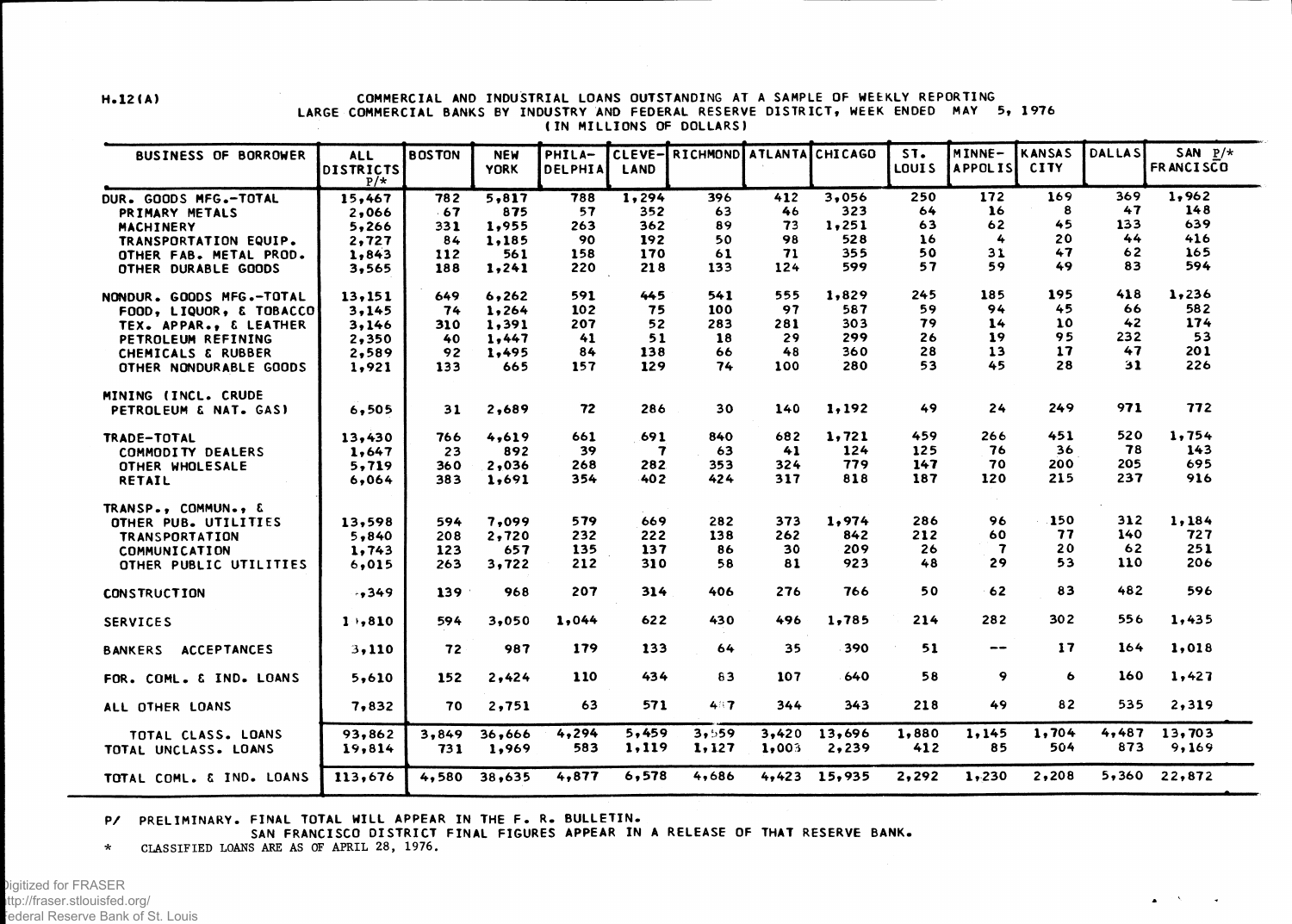**For immediate release, May 12, 1976**

 $\mathbf{A}$ 

 $H.12(B)$ 

## COMMERCIAL AND INDUSTRIAL TERM LOANS OUTSTANDING BY INDUSTRY

**Total commercial and industrial term loans were \$45,763 million as of April 28, 1976. This was a decrease of \$3,195 million over the comparable data a year ago and a decrease of \$187 million from the last Wednesday in March.**

**The principal net changes were \$184 million in all other loans, \$128 million in loans for other public utilities, and \$84.million in loans for machinery.**

**The total of all business term loans on April 28 represents 49 percent of business outstanding at large commercial banks in the series.**

|                                                | PERCENT OF        | <b>TERM LOANS</b> |               | CHANGE FROM MONTH ENDED |           |                                    |           |                 |  |  |  |
|------------------------------------------------|-------------------|-------------------|---------------|-------------------------|-----------|------------------------------------|-----------|-----------------|--|--|--|
|                                                | TOTAL BUSI-       | APR. 28,          |               | <b>MAR. 31.</b>         |           | APR. 30,                           |           | <b>JUNE 25,</b> |  |  |  |
| <b>BUSINESS OF BORROWER</b>                    | <b>NESS LOANS</b> | 1976              |               | 1976                    |           | 1975                               | 1975      |                 |  |  |  |
|                                                | (x)               |                   |               |                         |           | (IN MILLIONS OF DOLLARS)           |           |                 |  |  |  |
|                                                |                   |                   |               |                         |           |                                    |           |                 |  |  |  |
| DURABLE GOODS MANUFACTURING - TOTAL            | 57                | 8,760             |               | 62                      |           | $-2,183$                           |           | - 1,680         |  |  |  |
| PRIMARY METALS                                 | 62                | 1,283             |               | 7                       |           | 40                                 |           | 5               |  |  |  |
| MACHINERY                                      | 58                | 3,055             |               | 84                      |           | 1,229                              |           | 904             |  |  |  |
| TRANSPORTATION EQUIPMENT                       | 58                | 1,632             |               | 59                      |           | 115                                |           | 150             |  |  |  |
| OTHER FABRICATED METAL PRODUCTS                | 49                | 919               | ٠             | 10                      | $\bullet$ | 376                                | $\bullet$ | 318             |  |  |  |
| OTHER DURABLE GOODS                            | 53                | 1,871             |               | 78                      |           | 423<br>$\mathcal{L}_{\mathcal{L}}$ |           | 303             |  |  |  |
|                                                |                   |                   |               | 98                      |           | 634                                |           | 638             |  |  |  |
| NONDURABLE GOODS MANUFACTURING - TOTAL         | 51                | 6,669             |               | 25                      |           | 228                                | -         | 171             |  |  |  |
| FOOD, LIQUOR, AND TOBACCO                      | 43                | 1,366             |               |                         |           | -75                                |           | 79              |  |  |  |
| TEXTILES, APPAREL, AND LEATHER                 | 34                | 1,044             |               | 51                      |           |                                    |           | 76              |  |  |  |
| PETROLEUM REFINING                             | 76                | 1,785             | ۰             | 100                     | ۰         | 168                                | ۰<br>-    |                 |  |  |  |
| CHEMICALS AND RUBBER                           | 57                | 1,495             |               | 45                      |           | 320                                |           | 268             |  |  |  |
| OTHER NONDURABLE GOODS                         | 51                | 979               | ٠             | 17                      | -         | 179                                |           | 196             |  |  |  |
| <b>MINING (INCLUDING CRUDE PETROLEUM &amp;</b> |                   |                   |               |                         |           |                                    |           |                 |  |  |  |
| <b>NATURAL GAS)</b>                            | 77                | 5,015             |               | 111                     |           | $+1,355$                           |           | $+ 1,247$       |  |  |  |
|                                                |                   |                   |               |                         |           |                                    |           |                 |  |  |  |
|                                                | 26                | 3,528             |               | 13                      |           | 244                                |           | 136             |  |  |  |
| TRADE - TOTAL<br><b>COMMODITY DEALERS</b>      | 12                | 180               | $\rightarrow$ | 10                      | ۰         | 38                                 | ۰         | 32              |  |  |  |
|                                                | 23                | 1,312             |               | 32                      |           | 84                                 |           | 26              |  |  |  |
| OTHER WHOLESALE<br><b>RETAIL</b>               | 34                | 2,036             | ۰             | 29                      |           | 198                                |           | 142             |  |  |  |
|                                                |                   |                   |               |                         |           |                                    |           |                 |  |  |  |
| TRANSPORTATION, COMMUNICATION, AND             |                   |                   |               |                         |           |                                    |           |                 |  |  |  |
| OTHER PUBLIC UTILITIES - TOTAL                 | 67                | 9,006             |               | 140                     |           | 693                                |           | 639             |  |  |  |
| <b>TRANSPORTATION</b>                          | 73                | 4,252             | ٠             | 2                       |           | 243                                |           | 176             |  |  |  |
| <b>COMMUNICATION</b>                           | 59                | 984               | -             | 14                      |           | 203                                |           | 188             |  |  |  |
| OTHER PUBLIC UTILITIES                         | 63                | 3,770             |               | 128                     |           | 247                                |           | 275             |  |  |  |
|                                                | 43                | 1,877             |               | 40                      |           | 433                                |           | 475             |  |  |  |
| CONSTRUCTION.                                  |                   |                   |               |                         |           |                                    |           |                 |  |  |  |
|                                                |                   |                   |               |                         |           |                                    |           | 90              |  |  |  |
| <b>SERVICES</b>                                | 49                | 5,310             |               | 58                      |           | 122                                |           |                 |  |  |  |
|                                                |                   |                   |               |                         |           |                                    |           |                 |  |  |  |
| FOREIGN COMMERCIAL & INDUSTRIAL LOANS          | 55                | 3,085             | $\ddot{}$     | 101                     | ٠         | 468                                |           | 470             |  |  |  |
| ALL OTHER LOANS                                | 32                | 2,513             |               | 184                     |           | 709                                |           | 757             |  |  |  |
|                                                |                   |                   |               |                         |           |                                    |           |                 |  |  |  |
| TOTAL TERM LOANS OUTSTANDING                   | 49                | 45,763            |               | 187                     |           | $-3,195$                           |           | $-2,518$        |  |  |  |
|                                                |                   |                   |               |                         |           |                                    |           |                 |  |  |  |